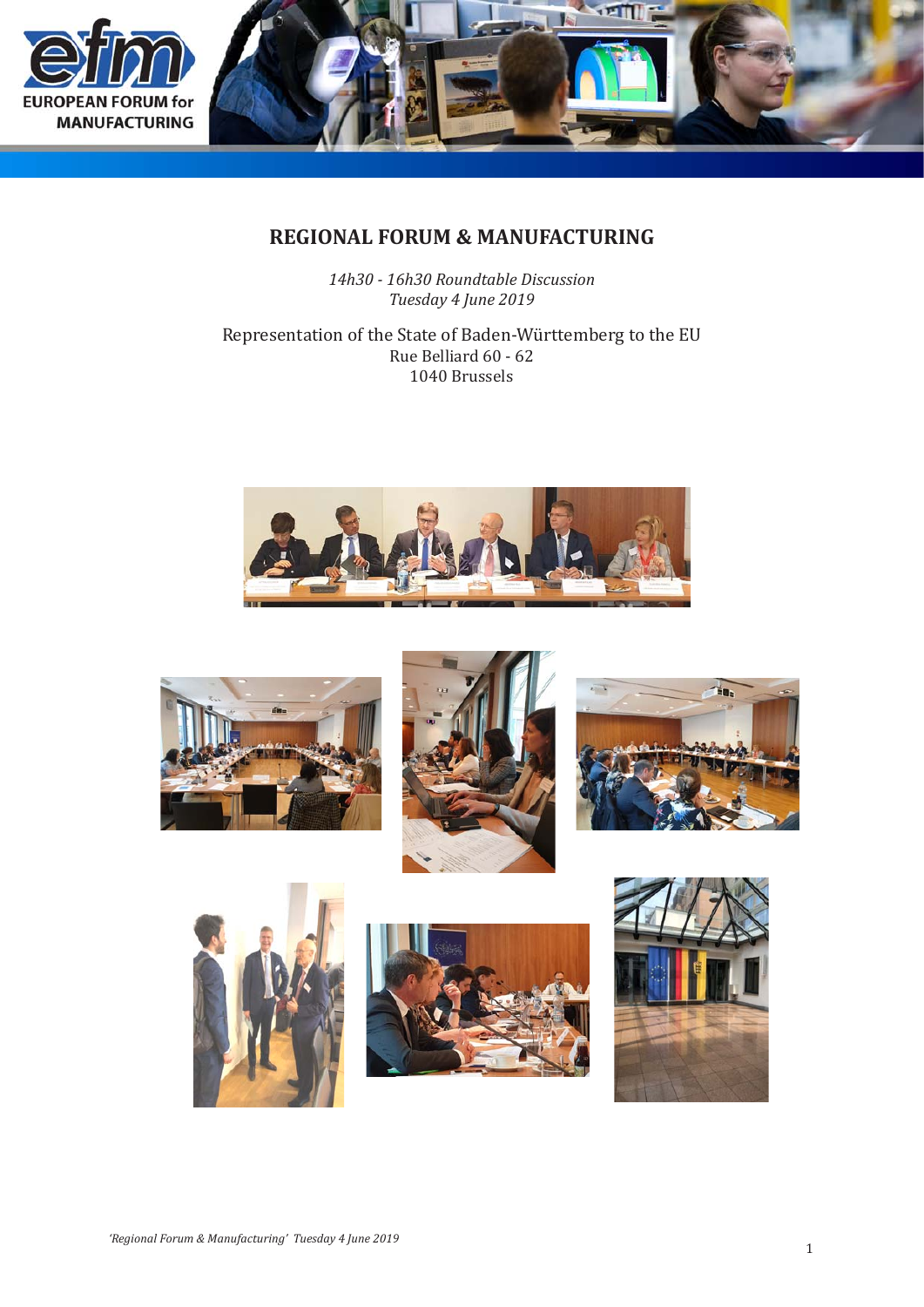

#### WELCOME & INTRODUCTION

Bodo LEHMANN, Director of the Representation of the State of Baden-Württemberg to the EU

I would like to welcome all participants and speakers present, and thank the European Forum for Manufacturing for the joint organisation of today's event. Like everybody else in Brussels, we are closely following the reconstitution of the EU institutions and replacement of senior positions after the recent elections. We are expecting the new Commission to be in place by November  $1<sup>st</sup>$ . By the time the new Commission takes office, we as regional representatives need to be able to formulate our expectations for the coming legislature, especially concerning industrial policy.



This event is designed to promote cooperation and exchange between regions across the EU, on the topic of industrial policy with respect to technological transformations,



particularly in the field of Artificial Intelligence (AI). This is a good opportunity to discuss issues around industrial policy, mainly with respect to technological change, so that we as regions can take a coherent vision for the future of EU industrial policy to the newly formed Commission.

Fabian JÄGERHUBER, State of Baden-Württemberg Representation to the EU,

Policy Officer of the Ministry of Economic Affairs, introduced the first themes and speakers as he took over the Chairing.

#### ARTIFICIAL INTELLIGENCE & MANUFACTURING

Keynote speech: Petra PÜCHNER, Baden-Württemberg Commissioner for Europe, Minister of Economic Affairs, Labour and Housing

#### Artificial Intelligence (AI)

The potential of AI can be found along the full value chains in manufacturing in Europe. Fast scaling of innovative projects by joining forces among regions in the EU is necessary to stay at the forefront of intelligent futureproof manufacturing. The innovative regions in Europe have that potential by joining their strengths to create:

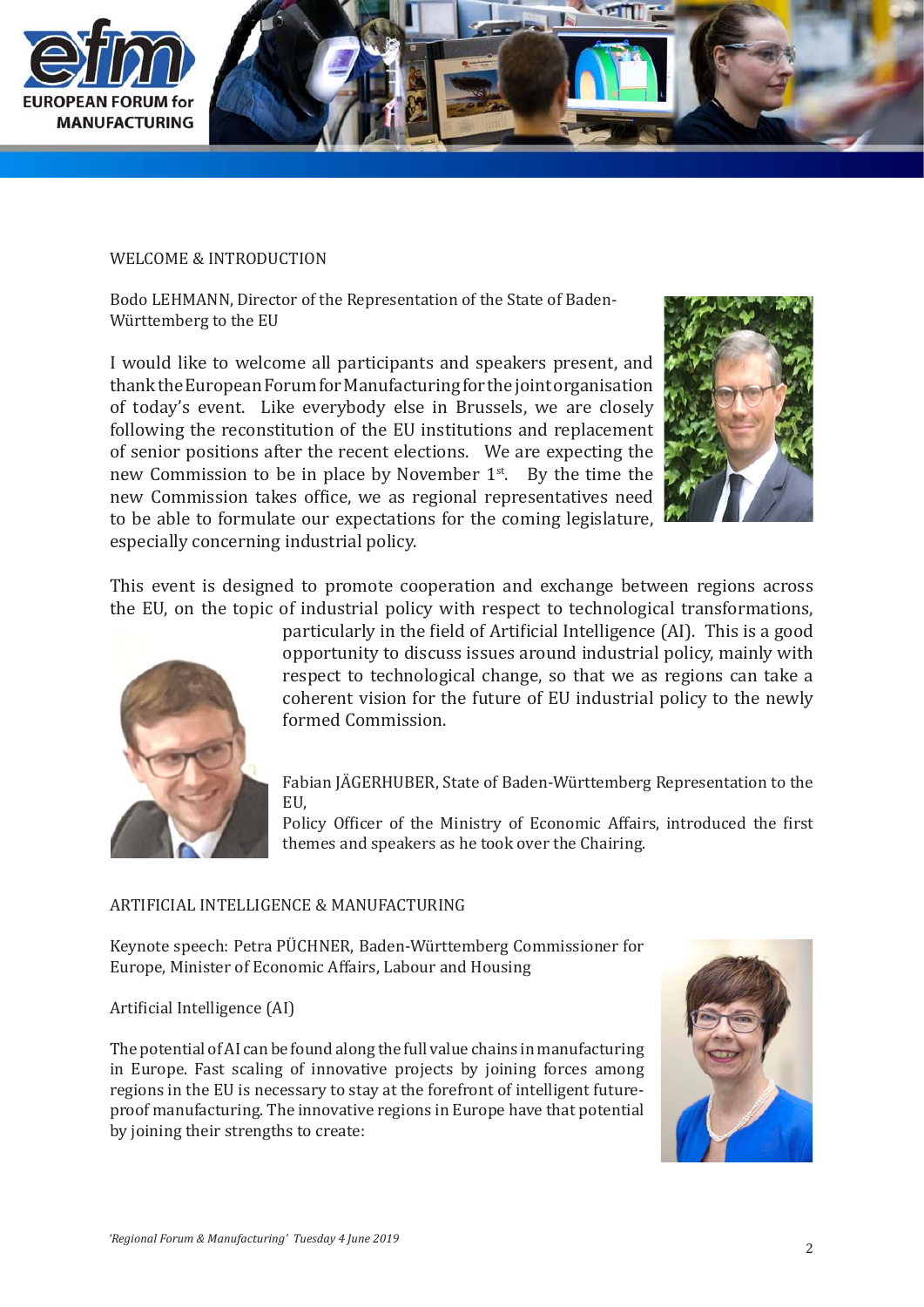

- 1. European Ecosystems where research and industry work hand in hand: connecting excellence in research with industry, SME and innovators to increase the momentum in topics like machine learning by creating data hubs and platform, so that the data economy in manufacturing can scale
- 2. Infrastructures for HPC & Data storage facilities: to scale machine learning and the data economy more investment efforts are necessary in Europe to enable the data economy in the whole existing & new value chains in manufacturing
- 3. An attractive Europe for talents and Innovators: Europe needs to showcase, that we are not only willing but also capable to be a place, where innovators can develop their ideas, find strategic partners in industry and the necessary investments to scale
- 4. Being in the forefront of standards in cybersecurity, data protection & ethics of AI: Europe has the potential to show that AI can respect and support our ethical values, hence using it as competitive strength in global markets
- 5. Making use of all available means at regional, national and European scale to ensure fast scaling of AI in manufacturing.

The regions in Europe, especially those strong in manufacturing, are the drivers for the necessary transformation of manufacturing, by connecting our strengths in manufacturing with our competences in cyber physical systems, connecting it with a new European way for the data economy.

# Baden-Württemberg's (BW) approach to AI

Baden-Württemberg is one of the most innovative regions in Europe, which is reflected in its innovation index score of 69.5 (nearly twice the EU average). Around 5% of GDP was spent on Research & Development in 2016.

Baden-Württemberg is determined to remain a leader in innovation, and it is the state government's stated goal to strengthen industrial policy with respect to innovation. This includes a special focus on Artificial Intelligence.

Its approach to AI is a combination of applied research and transfer with a focus on SMEs and wide-spread application throughout the entire region of BW.

Industry 4.0 and Digi Hubs play an important role for making digitalisation and region-wide application a priority and reality. This reflected in a host of different projects including Regional Digital Hubs, in which a network of partners from research institutions and the private sector closely integrate in various industries and fields of technology.

They include:

- regionale Digital Hubs in Baden-Württemberg *(https://www.wirtschaft-digital-bw.de/ massnahmen/foerderung-digital-hubs/)* •
- 100 spaces (100 Orte) for i4.0 *(https://www.i40-bw.de/de/100-orte-wettbewerb/)* with more than •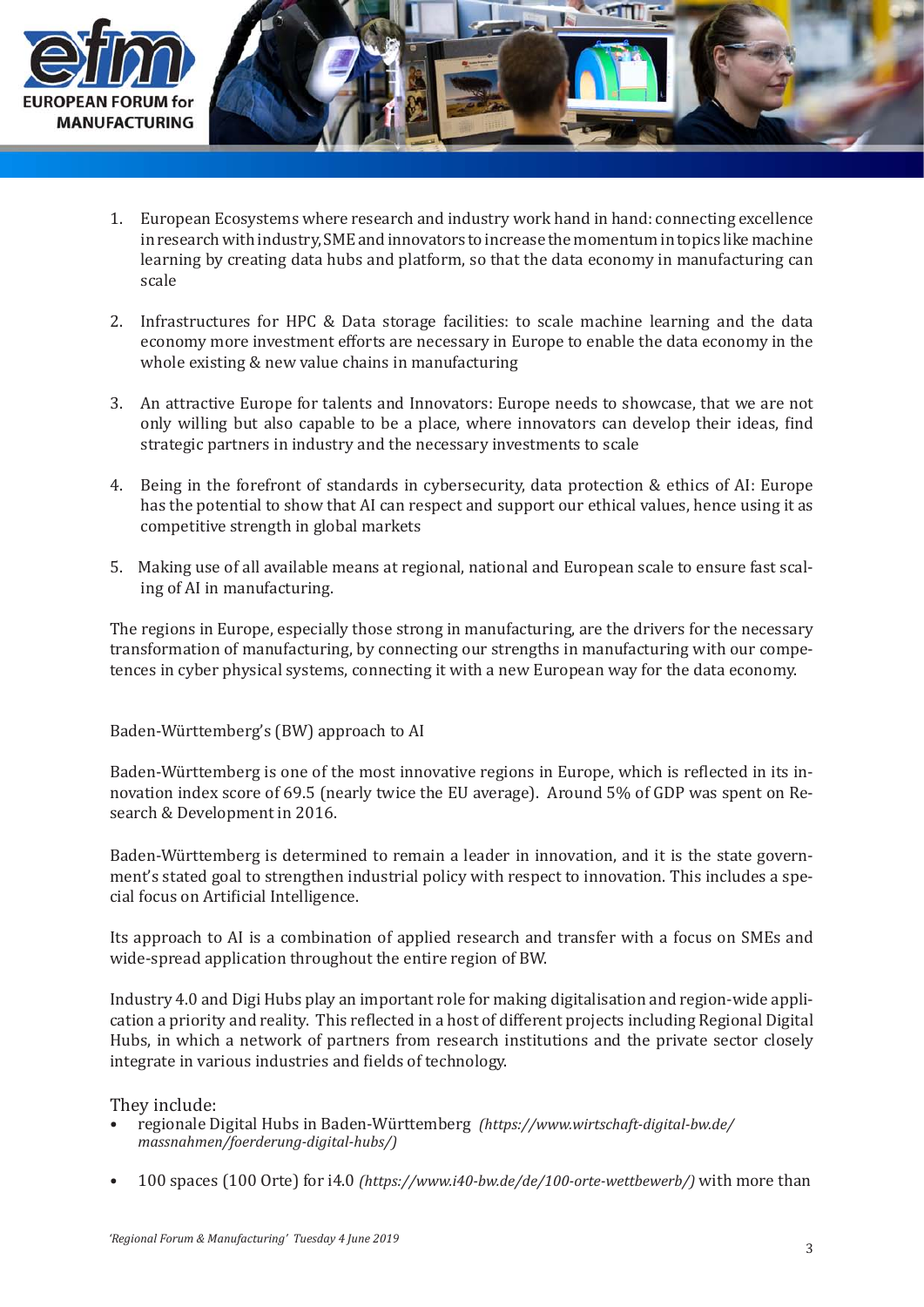

half concerning SMEs

Hybrid models to combine company data/machine learning and human intelligence •

Other examples in Baden-Württemberg:

Allianz Industrie 4.0 BW *(https://www.i40-bw.de/de/)*, Cybervalley, Regional KI labs,  $[https://www.wirtschaft-diaital-bw.de/massnahmen/$ *innovationsgutschein-hightech-digital/)* Cyber Protect KI

- ActiveCockpit Interaktive Kommunikationsplattform für die Fertigungsindustrie (Interactive Communication Platform for Manufacturing Industry) (Robert Bosch GmbH) *(https://www. i40-bw.de/de/100orte/robert-bosch-gmbh/)* •
- Applikationszentrum Industrie 4.0 (Industrial Applications Centre 4.0) *(https://www.i40 bw.de/de/100orte/applikationszentrum-industrie-4-0-fraunhofer-ipa/)* zur industriegetriebenen Erforschung, gemeinsamen Entwicklung und aussagekräftigen Demonstration cyberphysischer Systeme im Produktionsumfeld (Innovation environment for industrial geared research, common development and sound evidence based demonstration of cyber-physics systems in the production environment) •
- Die digital vernetzte Blechfertigung (TRUMPF Werkzeugmaschinen GmbH + Co. KG) (Digitally networked sheet metal manufacturing) *(https://www.i40-bw.de/de/100orte/trumpfwerkzeugmaschinen-gmbh-und-co-kg/)* •
- Fertigungssimulation und validierung (Manufacturing simulation and validation) Siemens AG Manufacturing Karlsruhe *(https://www.i40-bw.de/de/100orte/siemens-manufacturing-karlsruhe/)* •
- Another pioneering project in the field of AI is the so-called Cyber Valley in Stuttgart-Tübingen, in which international key players from science and industry concentrate their research activities in the fields of machine learning and robotics. When it comes to machine learning technology, Cyber Valley ranks among the top 10 research locations worldwide. •

The state of Baden-Württemberg is making a comprehensive effort to connect SMEs to these research clusters.

In order for Europe to remain at the forefront of intelligent, future-proof manufacturing, different regions must join resources and capabilities in order to create an ecosystem in which new business models can scale. In this context, it is imperative to share information by creating data hubs and platforms so that the data economy in manufacturing can scale. Moreover, a more connected infrastructure across different regions is necessary to scale machine learning and the data economy.

Furthermore, Europe needs more investment efforts to fully exploit the potential of existing and emerging value chains in manufacturing.

AI and other new technologies also create spill-over effects into other working areas of the EU. Europe needs to be a leader in setting new standards in cybersecurity, data protection, and questions of ethics surrounding AI. This is necessary to create an environment in which SMEs can safely share information and data.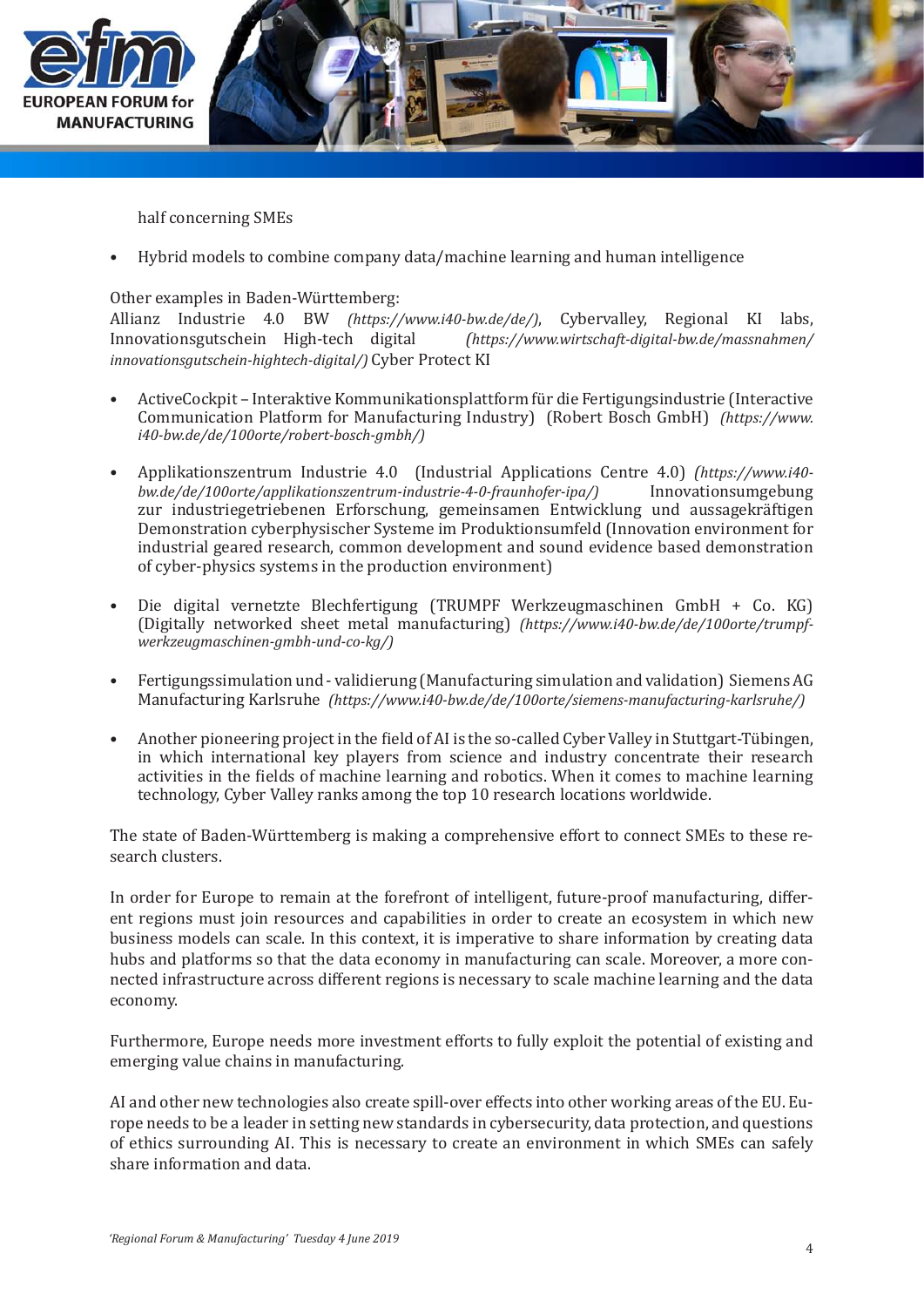

The subject 'lifelong learning' also has to feature prominently on the EU-agenda, so that the skills of the workforce match the requirements of a digitally transformed labour market.

Requests from BW for:

- Unbureaucratic and simple support to SMEs •
- R&D guideline •
- State aid regulation revision •
- Standardisation key for EU progress: Common standard -> UPCOA and •
- EU law to provide safe spaces with security for companies •

Report on the Current & Planned Use of AI by 7 Manufacturers in Europe

Cornelia KUTTERER, Microsoft, Senior Director EU Government Affairs, AI & Privacy and Digital Policies

Manufacturing - Current & Planned Use of AI in Europe



As one of the first industries transformed by the Industrial Revolution in the 18th century, manufacturing has already established itself as a pioneer in the Fourth Industrial Revolution in this century. Research suggests that AI could double annual economic growth rates in mature economies by changing the nature of work and creating a new relationship between humans and machines. In Germany alone, one government-sponsored study predicts that between 2018–2023, AI will add €32 billion to the country's

manufacturing output: This equates to about one-third of the entire growth expected in this sector over the same period.

The future of manufacturing and manufacturers' ability to improve key areas, such as worker safety and sustainability are directly dependent on AI and technology. Microsoft has long been a technology partner in manufacturing, and as AI systems are only as good as the data from which they learn, Microsoft works with customers to create AI solutions that will help harness their data and create better insights for their organizations. These consumers therefore will be able to create products and services that use AI to better understand, anticipate, and respond to people's needs.

Working with customers in manufacturing, we discovered six key themes:

- Manufacturers are already seizing and, in some cases, leading the industrial AI opportunity. 1. Manufacturing is again leading the way in embracing new tech, using AI to optimize processes and deliver new products.
- 2. Central to digital transformation is cultural transformation. To realize the value of AI, the entire organization must work to create a seamless information supply chain inside companies.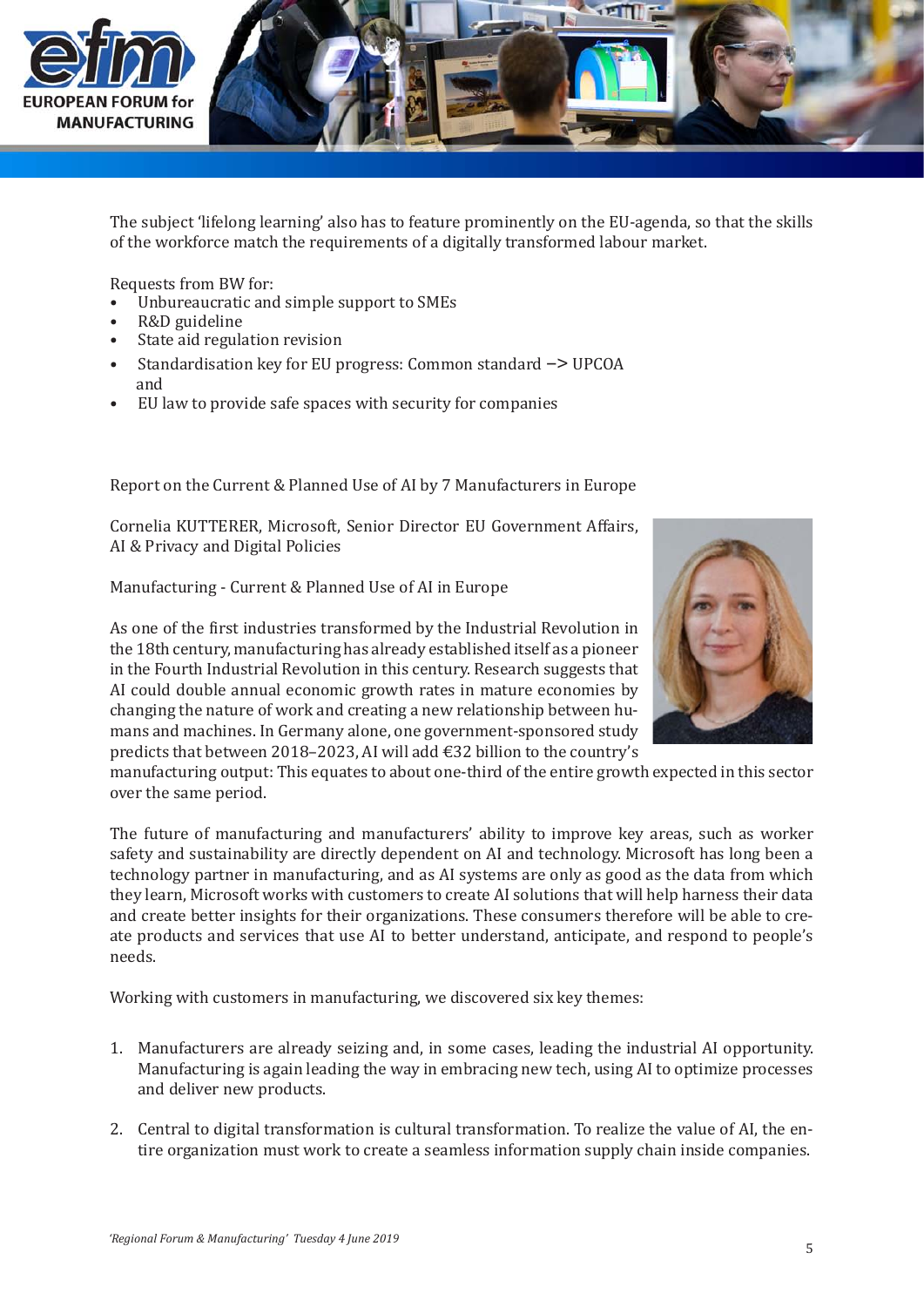

- 3. Those closest to the workforce are the most sensitive and attentive to AI's impact on it. Their focus is to create a better company and more opportunity.
- 4. But there will be disruption and dislocation. Jobs in manufacturing will require new skills, and  $\,$ short- term disruption must be addressed. We need a new partnership for workforce development with technology providers, industry, government, learning institutions, and labour organizations.
- 5. Next-generation policies and laws are needed for next generation technologies. New rules and  $\,$ new laws are needed to build trust in technology and guide responsible innovation.
- AI is a journey, different for everyone. While many of our leading customers have embraced AI, 6.there are many who are just beginning their journey. Microsoft has developed a guide to help them on their AI journey and show them how to best leverage their data estate.

In the recently published book "The Future Computed: AI and Manufacturing" *( com/futurecomputed/)* Microsoft heard the story of different manufacturers that embrace the AI journey. While these stories show what realizing tech intensity is all about, they also remind us that people are at the heart of this transformation. Microsoft heard its customers to describe that journey, including their views that this technology has profound implications for their business models, their workforce, and their responsibilities as ethical organizations.

Below is a brief summary of the AI journey of 7 manufacturers that are harnessing AI to carve out competitive advantage.

# Thyssenkrupp

For Thyssenkrupp digital transformation means data is available to everyone all the time, in real time, anytime, and on any device for the purpose of empowering people and business.

Thyssenkrupp's Max - Maximum Uptime, All the Time - is the elevator industry's first real-time, cloud- based, predictive maintenance solution. It was the company's initial success and since then Thyssenkrupp has taken this cultural transformation to help other customers. For instance, one auto manufacturing customer of theirs was struggling with one specific operation on the assembly line - sealing a door. It was a costly, time-laden job, but it was also a job that AI could help improve. Thyssenkrupp realized the customer was not scaling data beyond a single factory to get bigger impact across the company. Stakeholders shared data to build a digital twin - a virtual assembly line - to come up with a better solution. They now have a brand-new processing system that takes not just one piece of data, but all the data necessary to design a new system.

# ABB

ABB pioneered the modern robotics revolution in 1974 with the first microprocessor-controlled industrial robot. Today, the company is focused on innovation, with particular emphasis on AI for industrial applications. ABB's automated control systems react to planned events and help people be more efficient and productive.

ABB is working on autonomous systems for a variety of industries and with AI, can better predict when a machine, robot, or system is at risk of malfunction. For human operators, knowing when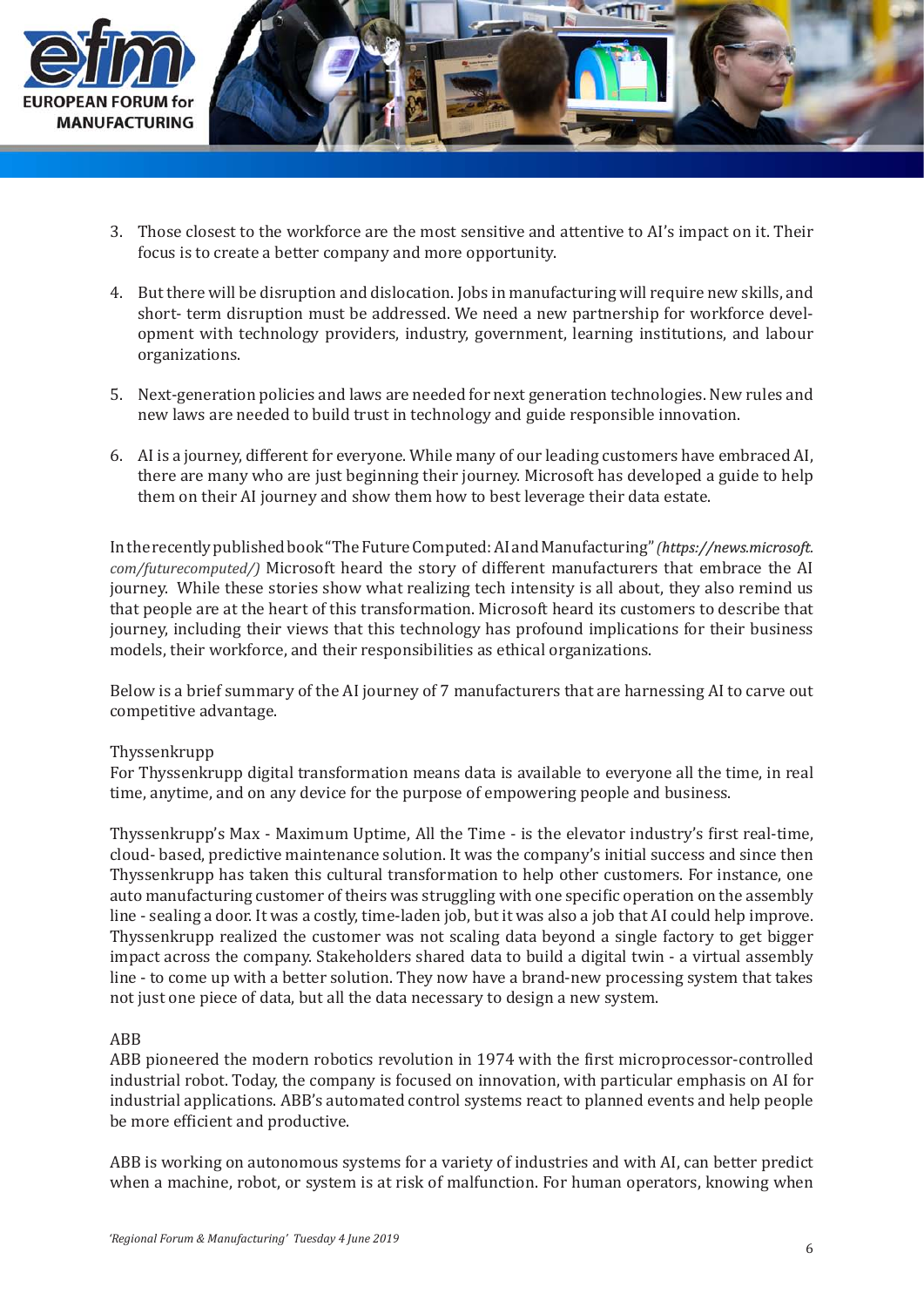

to intervene pre-emptively avoids costly downtime and unpleasant surprises. With sensors, data, and machine learning algorithms, ABB can not only predict with 95% accuracy when a turbine is likely to fail, but can also provide prescriptive information on remaining useful life under different operating conditions. Armed with this information, an operator can schedule pre-emptive maintenance at the most opportune moment. With AI to augment human capabilities, ABB can make its industry safer, cleaner, and more productive than ever before to benefit everyone.

## **MTorres**

Throughout its progress, MTorres began to realize that not only did it have a competitive advantage due to its experience and skills, it also had a comparative advantage because of its data. That data coupled with an algorithm and compute power - a combination central to advanced machine learning and AI - is leading MTorres to breakthroughs never before imagined.

The ability to flawlessly laminate carbon fibre onto an airplane wing at 60 meters per minute means not only greater efficiency and productivity but also greater accuracy and fewer mistakes. With AI, the company can also inspect its work in real time. MTorres now is using advanced machine learning and AI in its Automatic Fibre Placement machines to optimize for scrap reduction.

#### Tetra Pak

To prevent disruptions across the food industry, Tetra Pak is employing new, digital tools that enable its cloud-connected machines to predict exactly when equipment needs maintenance, averting many breakdowns. When repairs are needed, Tetra Pak service engineers use HoloLens headsets to more quickly diagnose and fix machine issues, even in the most remote locations. To further streamline machine diagnostics and repair for costumers, Tetra Pak is outfitting service engineers with hundreds of HoloLens devices, Microsoft's mixed reality technology.

In short, Tetra Pak can now foresee machine problems - or quickly spot breakdowns - reducing plant downtimes and the high costs they carry. Lastly, by connecting packaging lines to the Microsoft Azure Cloud, Tetra Pak can collect operational data to help predict informed maintenance timing. The company has placed sensors on some carton-filling equipment, allowing global experts to analyse, in real time, data patterns.

#### ZF Group

Auto parts giant ZF Group is pioneering data algorithms and technology to make their production line more reliable and sustainable. In other words, detecting and predicting mechanical failures on the manufacturing line and conserving energy. Working with Microsoft, ZF Group trained a model to diagnose a potential problem and, over time, by using more and more sensor and maintenance data, they improved the model and eventually were able to better predict the expensive tool failures.

Likewise, they have trained their data models to examine energy consumption. The company pays a premium for power when it surpasses a certain level. In the past ZF had to fly blind, but today the company uses an intelligent assistant based on reinforcement learning to better predict energy consumption. Workers are already embracing the idea that having algorithms with them when they need them is important. ZF's "XReality" is a combination of augmented and mixed reality in which wearable devices like Microsoft's HoloLens can help workers identify machines and parts,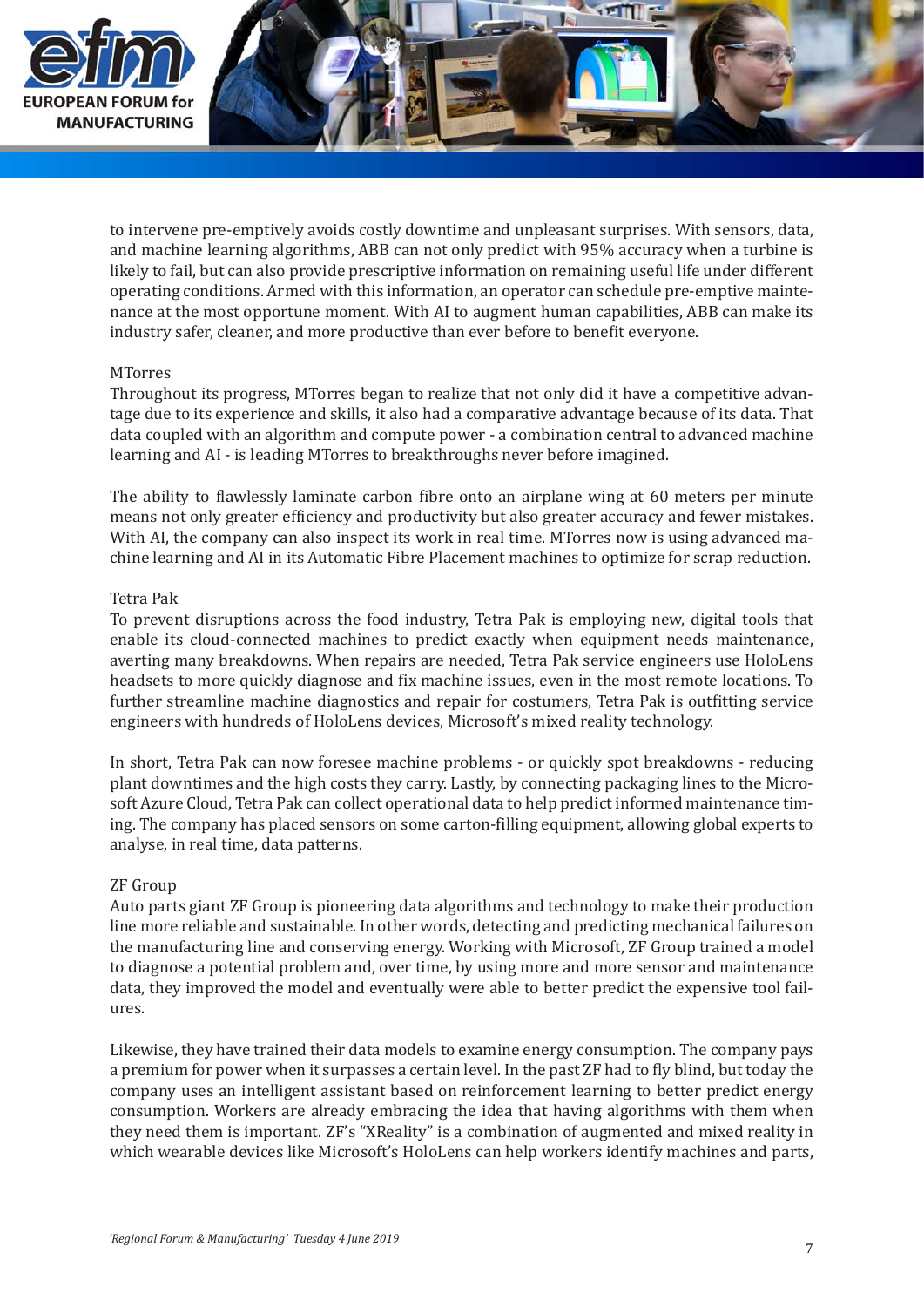

access data, and help a worker or floor supervisor solve a problem. ZF is helping to make workers more autonomous even as they help car manufacturers build their autonomous and electric vehicles of the future.

#### Schneider Electric

Schneider Electric's platform is leveraging Microsoft AI to help a range of customers stay ahead of maintenance problems in applications as varied as coffee roasters in the developed world to schools and clinics in the developing world. One example is their use of Microsoft's Cortana Intelligence Suite in Nigeria, where Schneider can identify trends in its solar panels so technicians can address issues before they lead to outages. Historical data might show that a certain drop in electricity generated by a solar panel may indicate that a panel needs to be cleaned or a battery checked within 12 hours or it could fail. The analytics allow remote monitors to help proactively ward off those types of problems.

#### Repsol

Repsol, one of the world's largest oil and gas exploration and production companies, is using AI to fuel the world's energy demands while also protecting the environment. Data and computing make it possible to see beneath layers of soil, sequence DNA, and therefore make drilling more precise; minimizing not just the number of wells needing to be drilled, but maximizing the time to drill them. All of this helps reduce the time from acquisition of the site to when the energy is commercialized.

But what does Microsoft take from these themes and how do we move forward with these insights?

First, it is becoming increasingly clear that society needs a long-term and multi-stakeholder approach to realize industry transformation potential through AI. The need for our customers to engage in the development of the digital policy agenda is more important than ever.

Second, we need to prepare for the impact on the workforce and build a supply chain of talent to help new workers coming into the workforce acquire the new skills they will need, develop workers who will have to transition to new jobs with the same employer, and support those whose roles will be eliminated and will need new jobs elsewhere in the economy.

Finally, what this really means is we must keep engaging. We are all going to need to spend more time talking with, listening to, and learning from each other. We continue to look forward to working with people in all walks of life and every sector for building a foundation

for AI that transforms not just businesses but transforms lives.

## INNOVATION POLICY & INVESTMENT FOR GROWTH

Mark NICKLAS, Head of Unit Innovation Policy & Investment for Growth, European Commission

The European Council has requested vision for the EU's industrial future by the end of 2019. Main building blocks are there, as outlined •

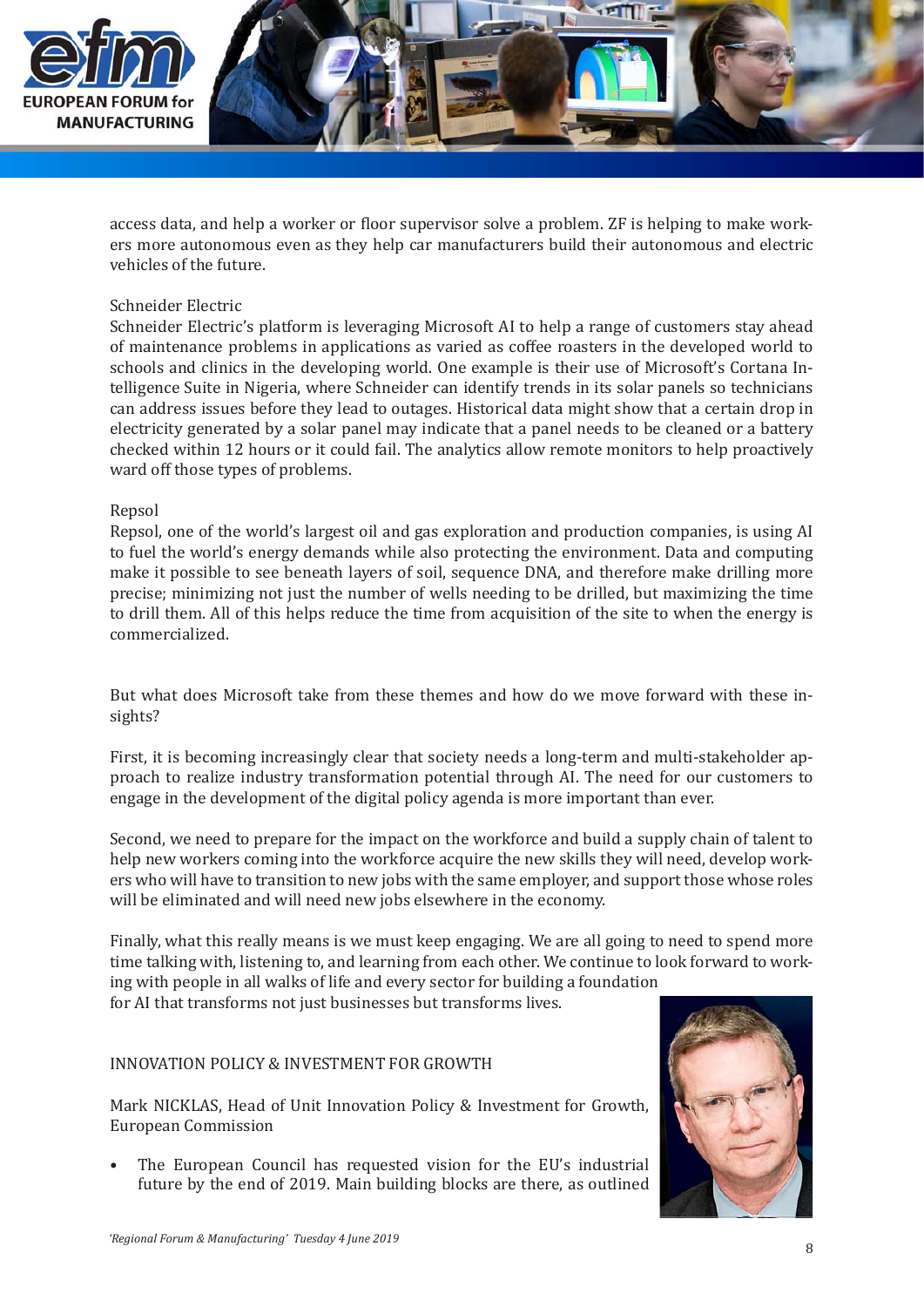

in the EU Industrial Policy Strategy of 2017 and the various Council Conclusions on industrial policy.

- Main drivers of change are the trend to a data-driven economy, fuelled by digitalisation and artificial intelligence, and the transition to a climate-neutral economy respecting the planetary boundaries. •
- European Commission has delivered all actions from the 2017 EU Industrial Policy Strategy, but adoption and implementation are still needed. In particular, the Single Market and next long-term EU budget are still work in progress. Uptake of innovative technologies by SMEs is crucial to increase productivity and spread the benefits across Europe. There is a strong regional dimension of EU industrial policy. •
- What is needed is joining forces and pooling resources. In this context, the Commission has launched two major initiatives to facilitate pooling of resources. •
- The Smart Specialisation Platform on Industrial Modernisation has facilitated more than 20 thematic inter-regional partnerships involving about 80 European regions in a bottom-up process. •
- For the next Multi-Annual Financial Framework, the Commission has proposed a dedicated Interregional Innovation Investment instrument and counts on the support from regions to get this adopted with an appropriate budget to finance interregional innovation projects with a potential for the development of European value chains. •
- In parallel, the Commission has established a Strategic Forum with Member States and industry representatives to facilitate joint action for key strategic value chains: connected, clean and automated vehicles; low-carbon industry; smart health; hydrogen technologies and systems; industrial Internet of Things; cybersecurity - following the example of the European Batteries Alliance and a first Important Project of Common European Interest in the area of microelectronics. •
- Interregional partnerships can contribute to strengthening such strategic value chains. •

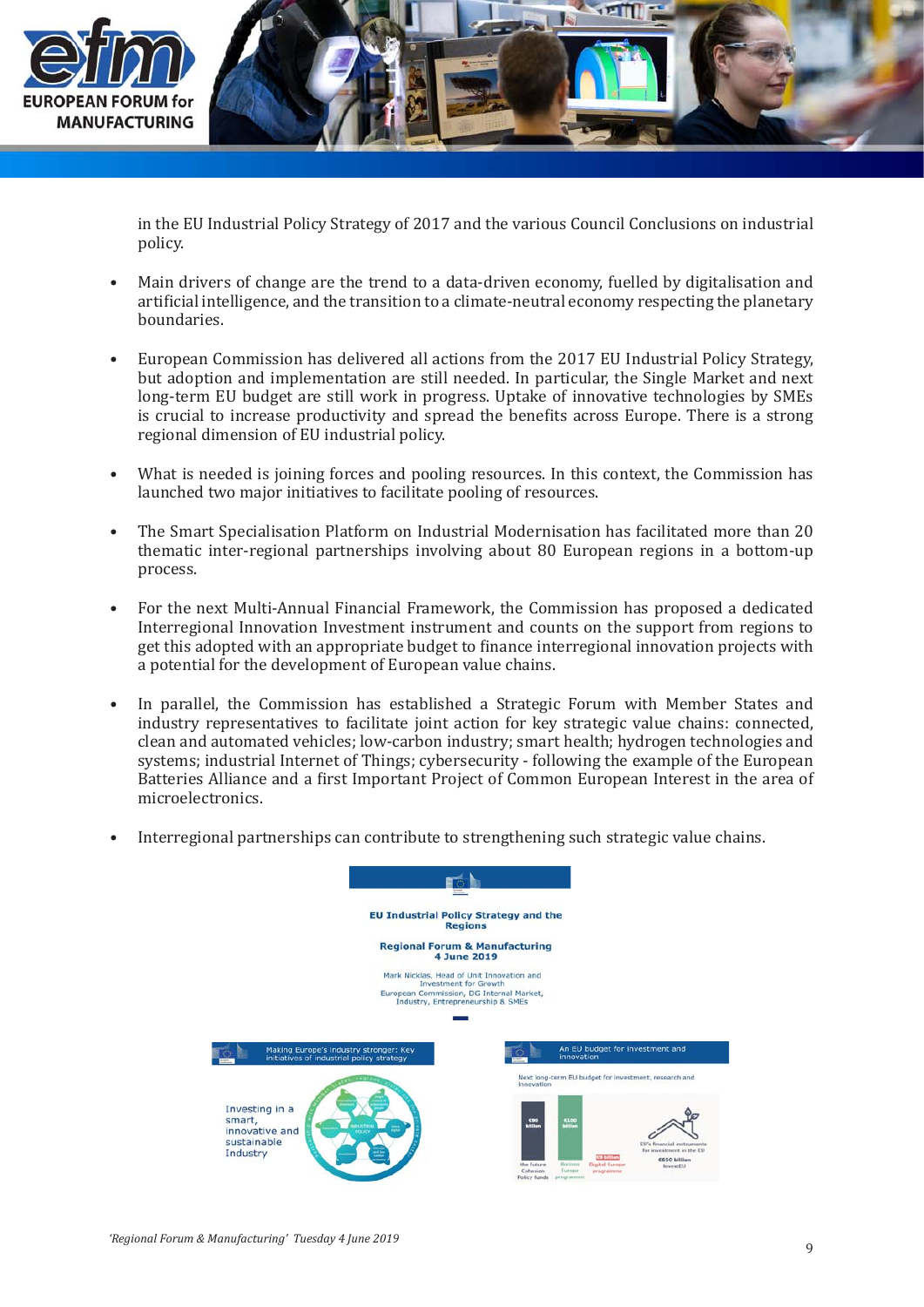



# ROUNDTABLE ON REGIONAL INITIATIVES

## A. ERRIN - European Region Research & Innovation Network

Hortense LUTZ-HERMELLIN, Head of Auvergne-Rhône-Alpe's Office in Brussels & Vice-Chair of ERRIN network

Started in 2001 as an informal network, ERRIN is now a well-established Brussels- based platform of more than 125 regional stakeholder organisations from 22 European countries, most of whom are represented by their Brussels offices. Members are mainly regional authorities, universities, research organisations, chambers of commerce and clusters. They drive the agenda and the priorities of the whole network by taking an active role within 13 Working Groups or in the Management Board.



Our mission:

- We bring a place-based perspective to EU Research and Innovation policy and programmes •
- We make connections and facilitate EU engagement between member regions, EU institutions and other partners •
- Partnership building is also crucial for increasing project opportunities for members through networking opportunities, sharing project ideas, and personal contacts •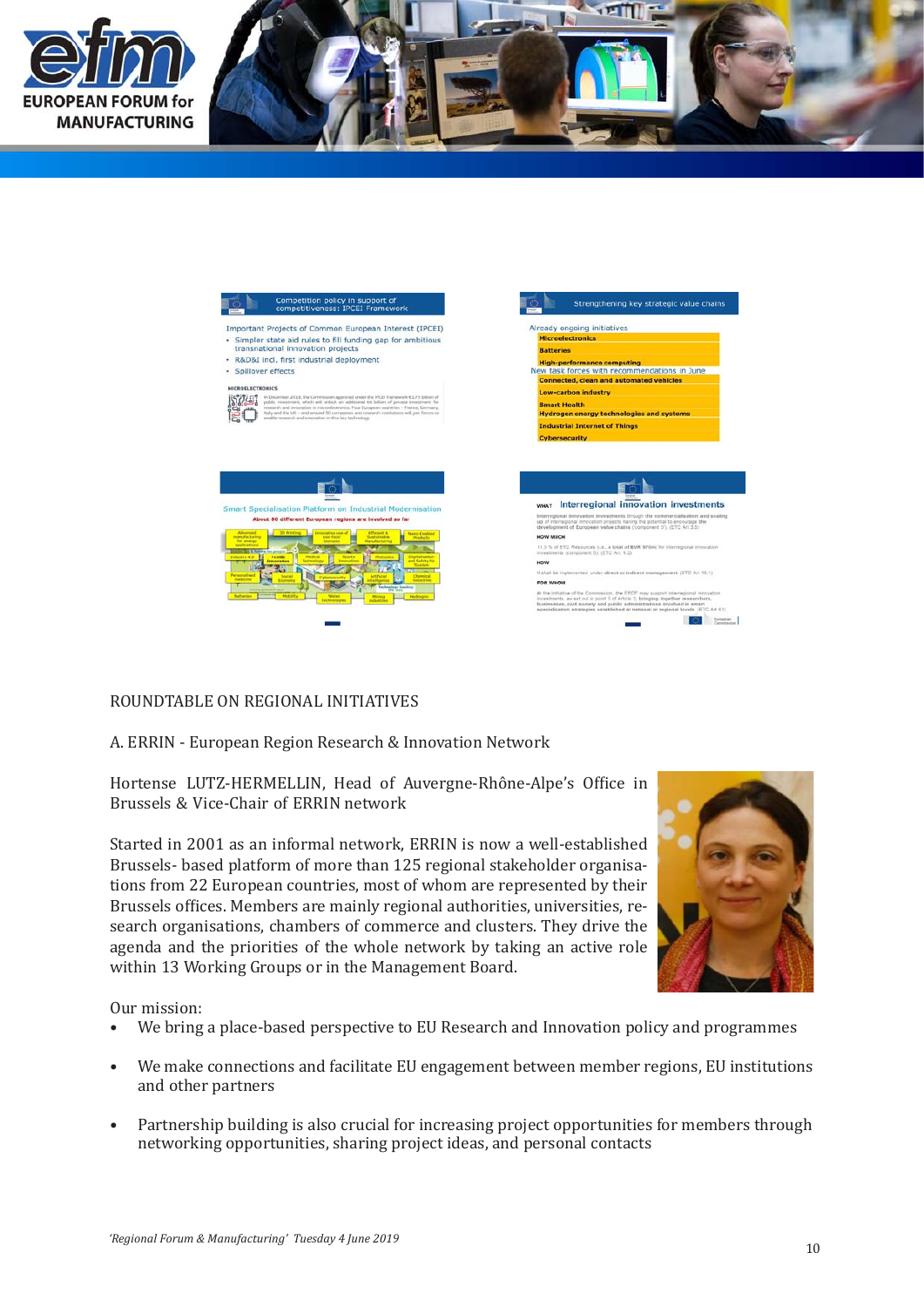

We position regional interests in the European Research and Innovation landscape. Bridging between Brussels (work closely with the Regional Offices located in BXL) and the different actors in the regions working on research and innovation. •

Our Contribution to the Debate on Innovation Policy and Investment for Growth in the Regions

ERRIN's focus is on research and innovation policies and funding program, with an objective to work closely with our members to provide concrete input based on experience and expertise, and to create a long-term policy dialogue with EU institutions and services.

Our position on innovation is to promote a collaborative approach based on quadruple helix but also on regional ecosystems. Place-based regional innovation ecosystems could help to better coordinate research and innovation policies, practices and funding (Horizon Europe, but also cohesion policy) , at all governance levels and allowing more impact for RDI at local and regional levels, especially on key societal challenges.

Examples of Thematic Focus covered by ERRIN's Network through Working Groups, EU Funded Projects and Policy Dialogues:

## - Regional Innovation Eco-Systems

How to connect regional innovation ecosystems and promote interregional cooperation?

- Tapping into the funding opportunities in next programming period (Horizon Europe/ Societal challenges and the new European Innovation Ecosystem action & Cohesion policy/ interregional innovation investment)? •
- Role of local and regional actors in the governance of HoE including on missions? (cf. contribution to strategic planning consultation + R&I Days). •
- What kind of complementarities and synergies between funding programs (HoE, Cohesion, Digital Europe, Invest EU )? •
	- May 2019: Common statement on Interregional Innovation Investments for European value chains together with ERRIN - Vanguard Initiative - EARTO - Eurotech Universities - AER - CPMR - European Network of Living Labs . Key elements to maintain in this component (€970 million in the EU Multiannual Financial Framework 2021-2027): interregional nature, budget, central management and openness to third countries  $\mathfrak{o}$
	- Contribution to the definition of Action Plan for European Strategic Value Chains (ex AURA: "smart health", "mobility", "batteries" together with enterprises and academics)  $\mathbf{o}$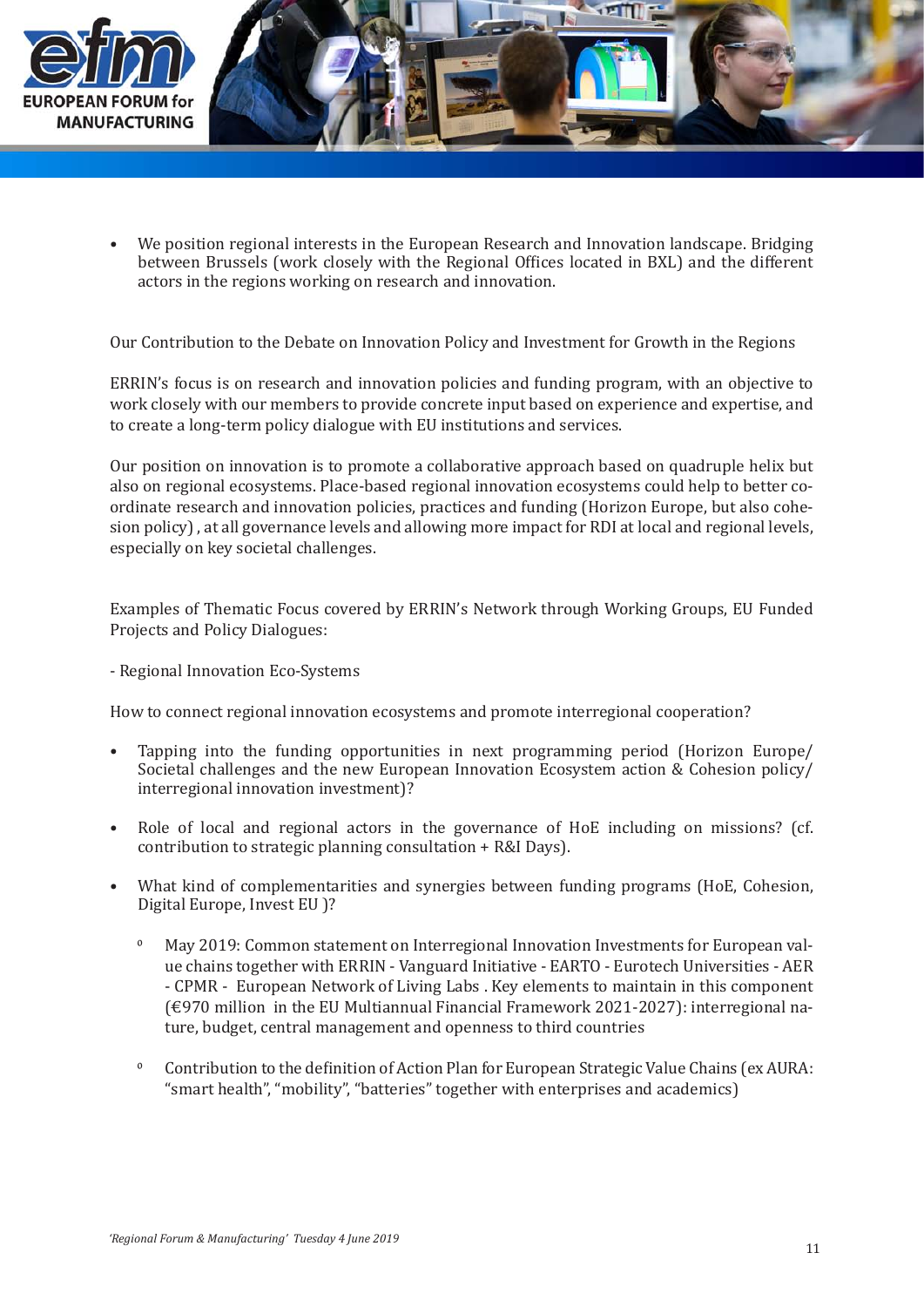

- The Future of Smart Specialisation

Smart Specialisation 2.0 in next programming period

Participation to S3 platform (180 regions involved, ERRIN members): examples of S3 platform on industrial modernisation (for AURA: Medtech, Hydrogen Valleys etc.) with the objective to define interregional common investments on a specific value chain. Our members are very active in PS3 Platforms and are making strong links with ERRIN activities. - Challenge-driven innovation and co-creation

# - Challenge-Driven Innovation and Co-creation

Challenge-driven innovation and co-creation: end user needs, participation of citizen / missions in HoE/ procurement of innovation - Digital Innovation Hubs (ex. MinaSmart AURA)

This topic could also be linked to the new European Innovation Ecosystem action in Horizon Europe, eg. through connecting innovation procurement initiatives, networking of innovation and technology infrastructures.

# B. VANGUARD INITIATIVE [V-I]

Petra PÜCHNER, Board Member Vanguard Initiative, Baden-Württemberg Commissioner for Europe, Minister of Economic Affairs, Labour and Housing

- The Vanguard Initiative is a pioneering project for regional initiatives, a network of 35 regions that want boost new growth through bottom-up entrepreneurial innovation and industrial renewal in European priority areas. •
- Based on the principles of 'smart specialisation' and their strategies to do so, regions collaborate in a variety of areas using their individual strengths and advantages combining leadership and strong partnerships. •
- Through entrepreneurship and common goals VI can stimulate industry growth. •
- Within the framework of Vanguard, regions can take advantage of their proximity and collaborate in a range of ways, including through shared infrastructure, to build eco-systems that can act as catalysts for fast growing innovative SMEs. •
- By doing so regional innovation ecosystems can help to develop solutions for significant societal challenges while delivering on the EU's ambitions for improved international competitiveness, especially for industry and manufacturing made in Europe, facing global competition. •
- In this context, the Vanguard initiative has achieved normative change in how interregional cooperation is approached. •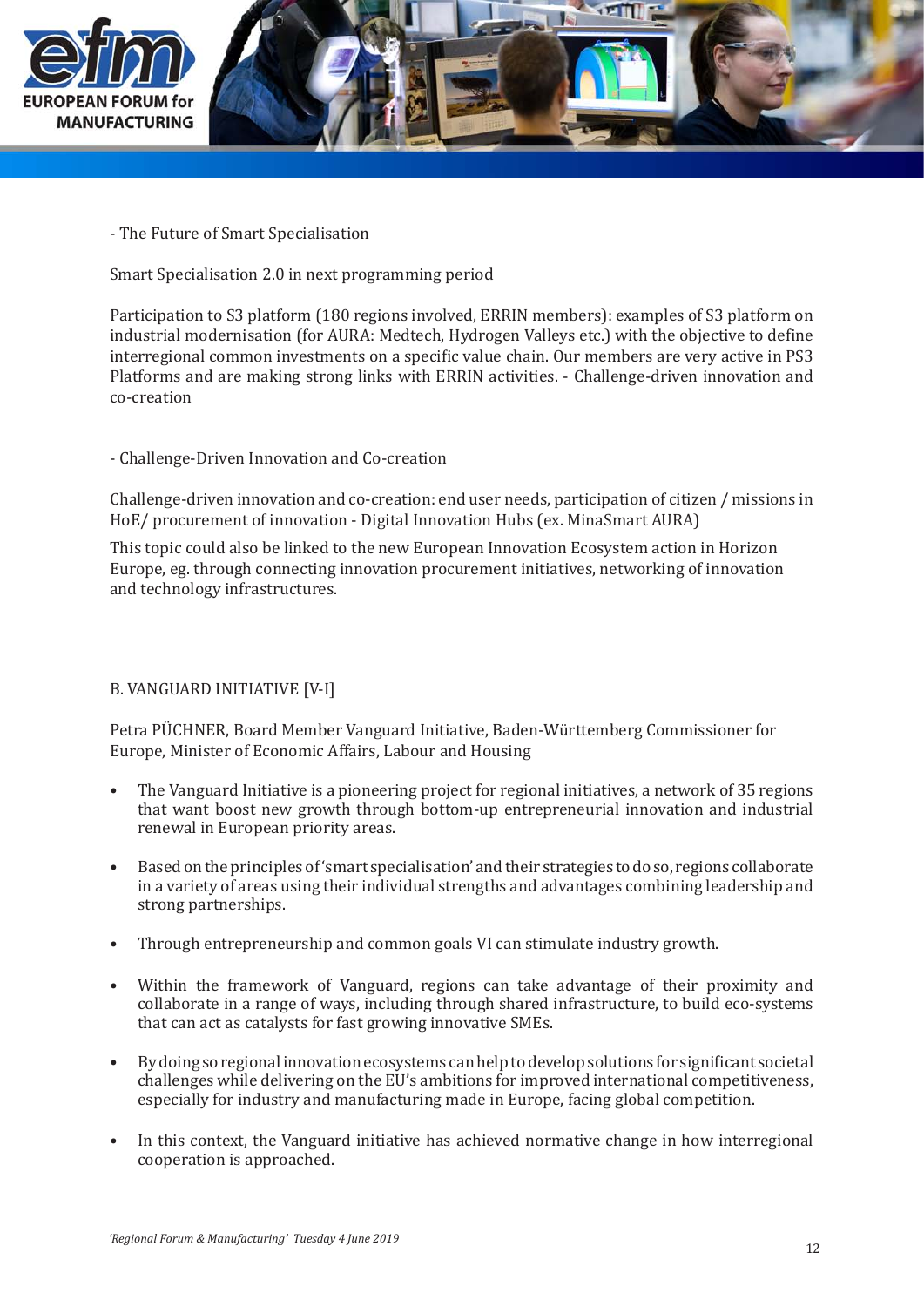

- BW supports that strongly and has been since January 2019 part of the Board of the Vanguard Initiative; based on our strong manufacturing experience and companies we try to bring those assets to the European table. •
- Innovation is one of the key foundations to boost SME industrial competitiveness. •

EU Single Market as an innovation area

- The EU single market is a success story for goods and services, people and capital and has significantly help Europe to boost its industrial and manufacturing competitiveness globall. •
- However, especially SMEs and start-ups are increasingly looking for opportunities and paths to grow outside the EU to access capital and larger markets at once, as the EU single market is still too fragmented, when it comes to promoting EU innovation by commercialising products and services in Europe. •
- Hence, we need to understand and perceive the single market also more as an innovation area, so that EU companies don't go to Asia or the US to bring their new products on the market •
- BW is keen to support EU, national and regional efforts to see an EU single market as an innovation area in real practice, incl. when it comes to innovation in manufacturing. •

Vincenzo RENDA, Policy Officer CECIMO, European Association of the Machine Tool Industry and Related Manufacturing Technologies Innovation

# Introduction

CECIMO is the European association representing the machine tool industries and related manufacturing technologies. Machine tool builders provide other manufacturing sectors with innovative, customized and sustainable solutions. Grouping together 15 national member associations all over Europe, CECIMO generates €26 billion of machine tool production and is an export champion as well. Almost every second machine tool exported in the world originates from Europe.



Vanguard is a notable example of European initiatives where regions can play a role together in accelerating the industrialization of emerging technologies. The expertise on industrial issues that a great variety of local authorities all over our continent have is in fully display in Vanguard. Nowhere this cooperation among regions is more beneficial than in 3D-Printing. Indeed, high-performance production through 3D-Printing is one of the pilot projects in Vanguard.

What is the added value of addressing 3D-Printing in Vanguard?

In this technology, otherwise known as additive manufacturing, Europe is internationally regarded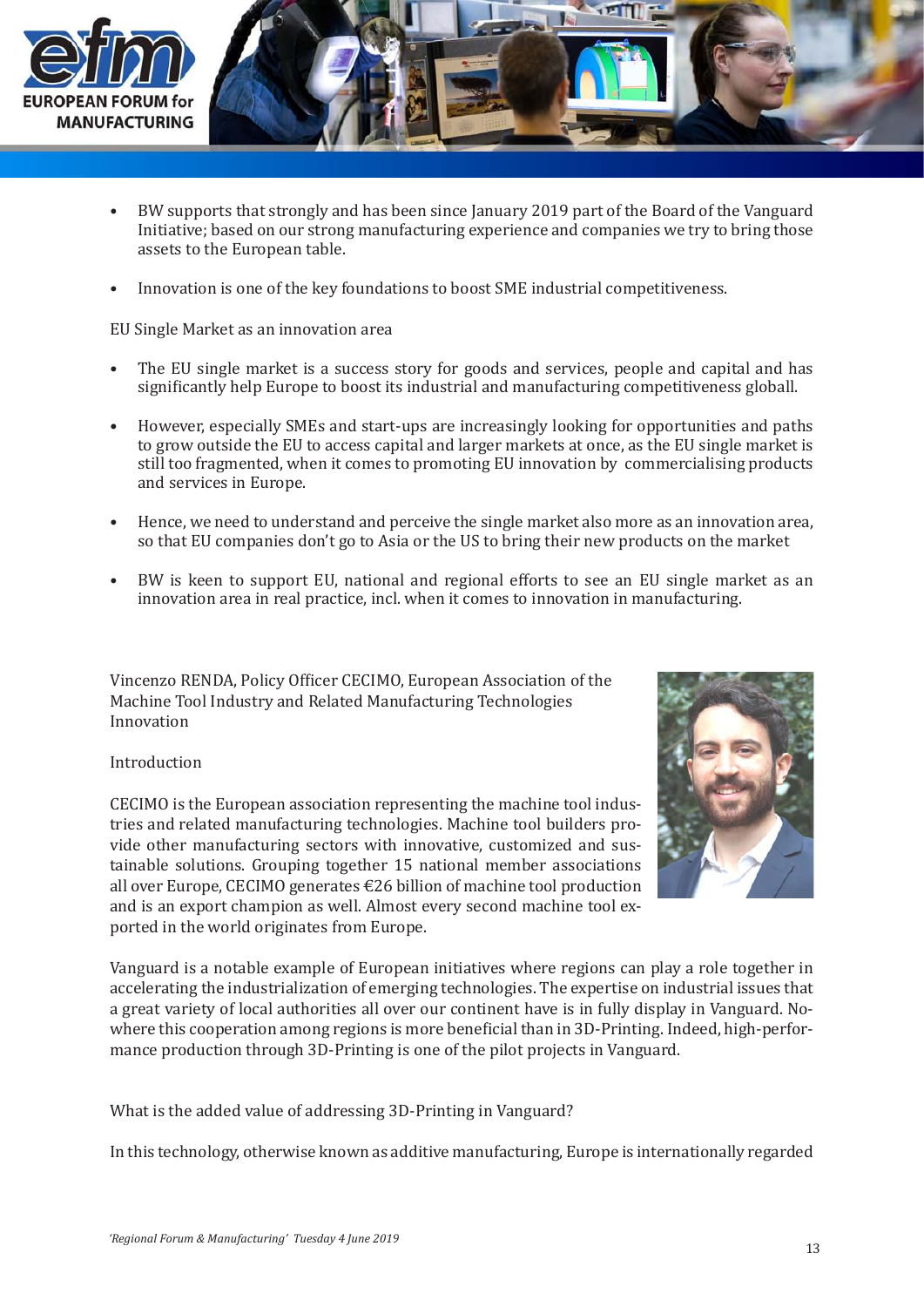

as a real leading player. CECIMO is glad to be the association representing the European additive manufacturing industry.

The benefits of this technology for the competitiveness of industry and the sustainability of our economy are vast. With the right policies and funding, a recent study concluded that additive manufacturing can potentially decrease energy demand by much as 27% by 2050. We really need to consider it as an important element in the toolbox to upgrade the European manufacturing sector. Certainly, many regions in our continent have built extensive capabilities and specialized on specific aspects of the technology. But reports have also showed that, until recent times, fragmentation has been one of the main gaps in the European additive manufacturing value chain. This has meant that many opportunities in terms of technology industrialization have remained unexploited. It became clear that a better connection among the different actors in the value chain, which is distributed across European countries and regions, was much-needed to guarantee the technology reach as many producers as possible, in particular SMEs.

Vanguard is doing precisely that, by advancing demonstration projects on issues that are critical for the industry. Just as an example, today in the sector there is a great deal of talk on how to additively manufacture multi-material single components to leverage European materials' expertise. Or on how to combine additive methods with traditionally successful subtractive techniques in the same production line to take major steps towards the integrated factory of the future. Or on how to reach repeatable short series production for the automotive sector, which is regarded as the next big target in terms of technology maturity for additive manufacturing.

Remarkably, these are all subjects tackled by the Vanguard democase projects. As industry group for additive manufacturing, CECIMO reckons that major advances on these areas will allow Europe to keep its lead on this important production process over the next five, ten years. These are areas that will determine the growth of this technology in the near future.

Why is CECIMO involved in Vanguard?

The sharp focus of Vanguard on business-critical issues in additive manufacturing is a strong enough reason for CECIMO to be part of this initiative. We are proud to sit in the steering committee of the high-performance production through 3D-Printing pilot. Our role in that context is to network with regional authorities, services bureaus, academia, competence centres and other relevant entities that are part of the democases. We are acting as the bridge between businesses, including technology providers, and the web of Vanguard regions committed to advance this technology. In addition to collaboration between regions, which is in itself welcomed as an instrument to minimize fragmentation in the European additive manufacturing value chain, cooperation between industry and actors in the Vanguard ecosystem is vitally important too. Ultimately, both strands of cooperation accelerate the journey towards translating Vanguard's democases into commercial solutions for the benefit of European industry and society.